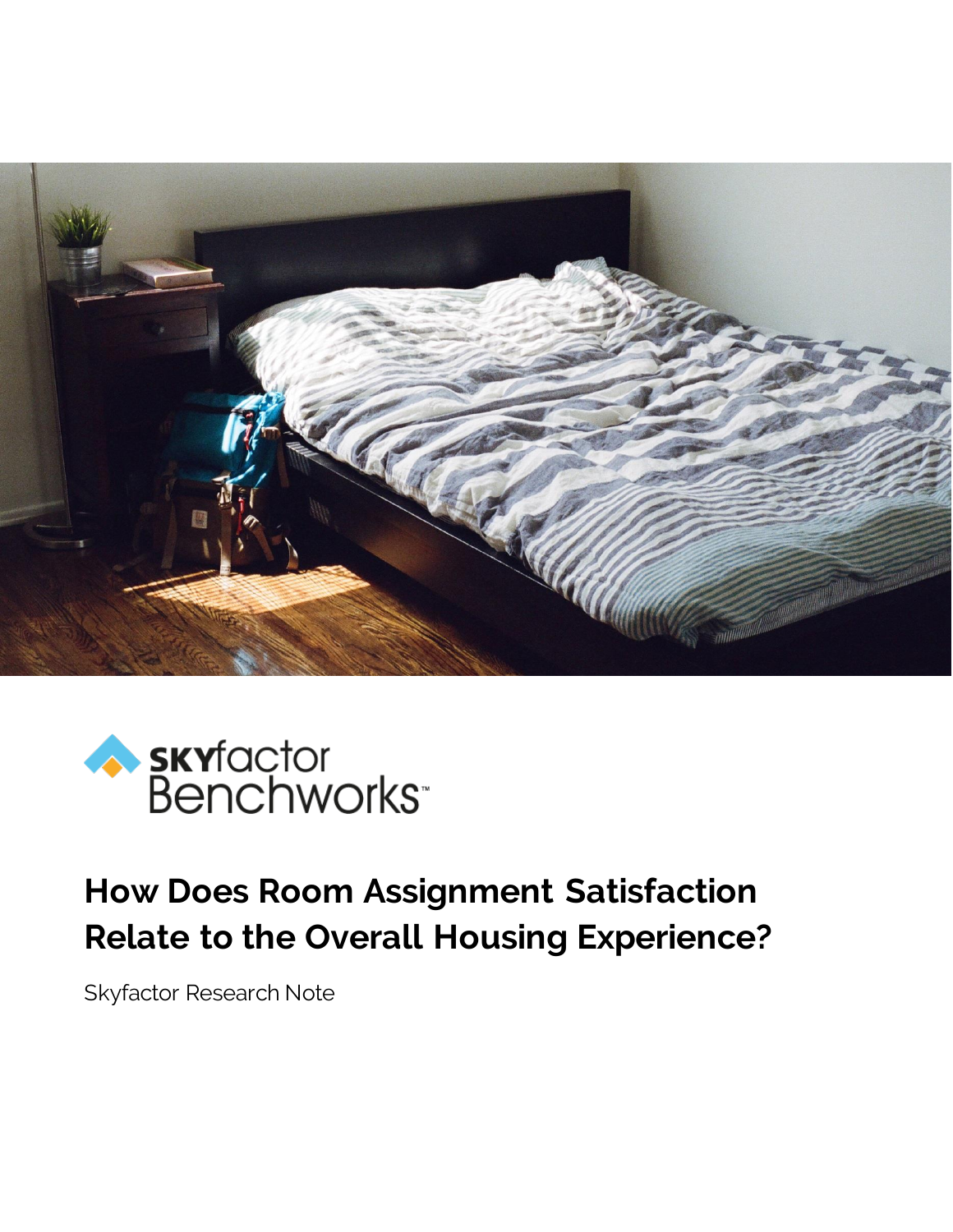## **How Does Room Assignment Satisfaction Relate to the Overall Housing Experience?**

In recent years, housing and residence life programs have put increased effort and attention towards improving the experience and process of room assignments. With the utilization of new technologies to assist, on-campus residents often play a more active role in selecting the residence halls, rooms, and even roommates. Therefore, having an understanding of how students perceive these processes and how their satisfaction with room assignment relates to their broader housing experience is crucial.

During the 2016-2017 academic year, Skyfactor piloted a series of new questions related to the room assignment process, evaluating the types of processes, satisfaction with the process, and satisfaction with the outcome of the room assignment. This research note highlights that pilot, exploring resident satisfaction with the room assignment

#### **Key Points:**

- The majority of students are able to pick their own housing arrangements.
- **Generally, students are** satisfied with the room assignment process
- Students who are more satisfied with available housing choices are more likely to be satisfied with their housing experience.
- Students who are highly satisfied with their housing arrangements are more likely to be satisfied with their overall university experience.

process and how that satisfaction relates to their broader housing experience.

The questions highlighted in this research note are those which were selected following the pilot to be added to the ACUHO-I/Benchworks Resident Assessment moving forward.

#### **Key Questions:**

- 1. How many students select their own rooms or provide preferences?
- 2. How satisfied are students with the room assignment process?
- 3. How does satisfaction with the room assignment process relate to their broader housing experience?

## **How Many Students Select Their Own Rooms or Provide Preferences?**

Figure 1 below displays the percentage of students who selected their own room compared to those who did not but provided preferences and those who did not select a room or provide preferences. Just over half of on-campus residents indicated they selected their own room, with another 37% indicated that while they did not select their own room, they did provide preferences. Just 8% of on-campus residents indicated that they neither selected their room nor provided preferences.

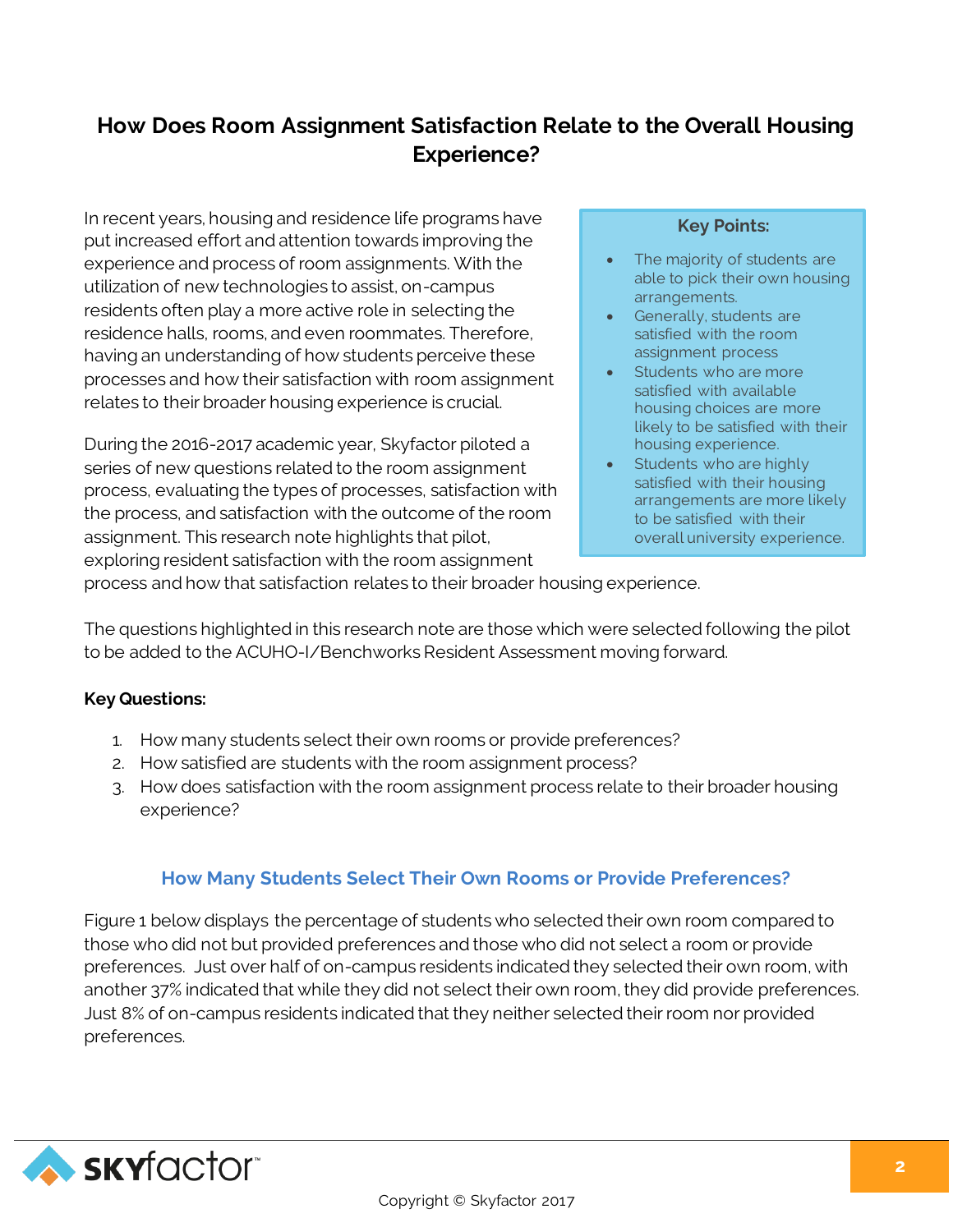## **Figure 1: Room Assignment Process Type**

Percentage of residents who selected their own room assignment, provided preferences, or neither



Overall, students who selected their own room were more likely to be satisfied with their room type, their residence hall, and their roommate. Figure 2 below shows a comparison of these categories split by whether or not students selected their own housing assignment.

## **Figure 2: Room Assignment Process Satisfaction by Process Type**

Percentage of residents responding extremely (6-7) on questions related to the overall housing experience by whether or not they selected their own room or provided preferences.

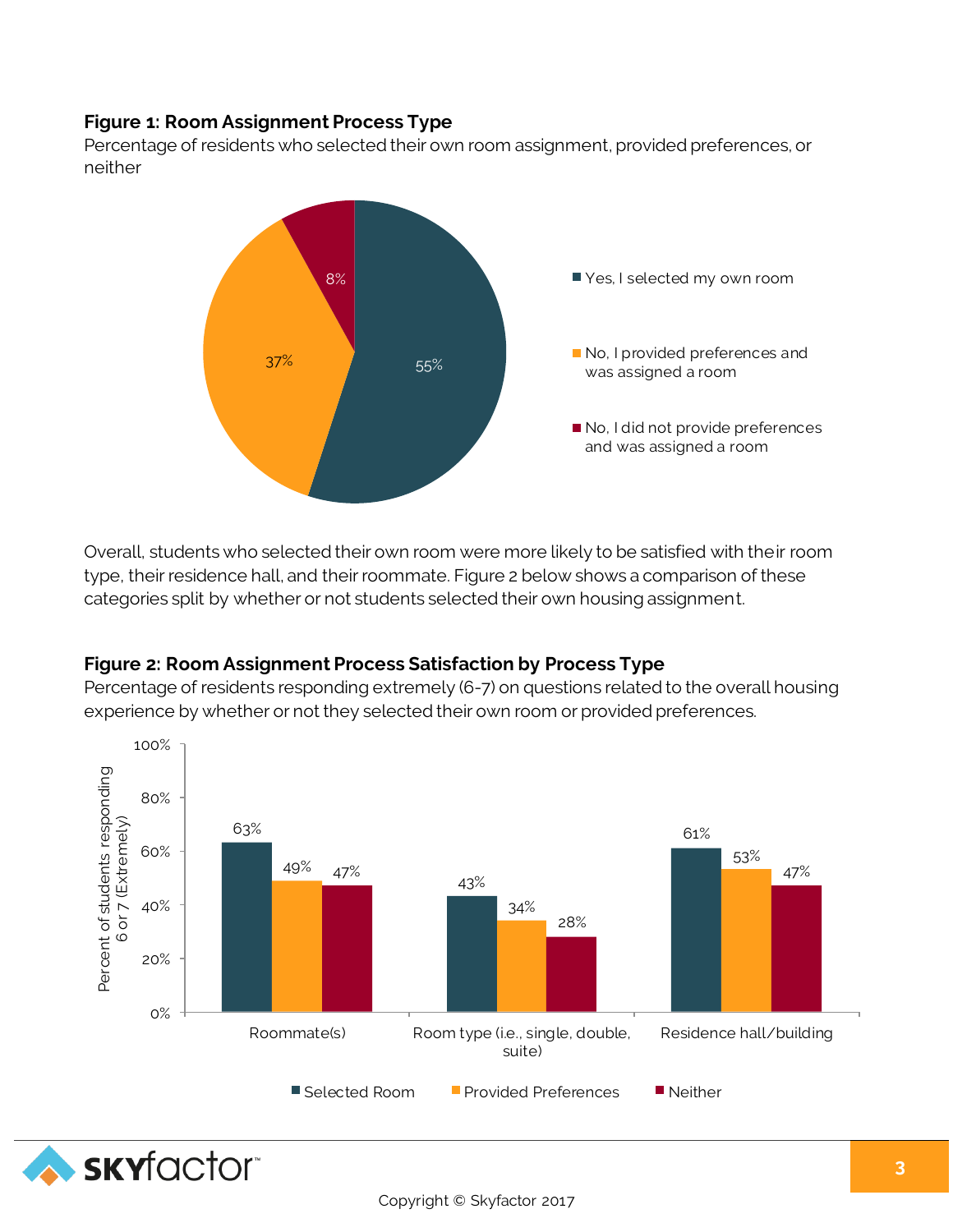## **How Satisfied Are Students with the Room Assignment Process?**

Figures 3 and 4 display the results of the questions in the new room assignment satisfaction factor. Overall, residents are generally satisfied with both the room assignment process and the outcomes of that process.

#### **Figure 3: Satisfaction with Room Assignment Process**

Percentage of residents responding extremely (6-7), moderately (3-5), or not at all (1-2) to questions related to the room assignment process.





## **Figure 4: Satisfaction with Room Assignment Outcome**

Percentage of residents responding extremely (6-7), moderately (3-5), or not at all (1-2) to questions related to the outcome of the room assignment process.



#### **Regarding your original room assignment, how satisfied were you with your:**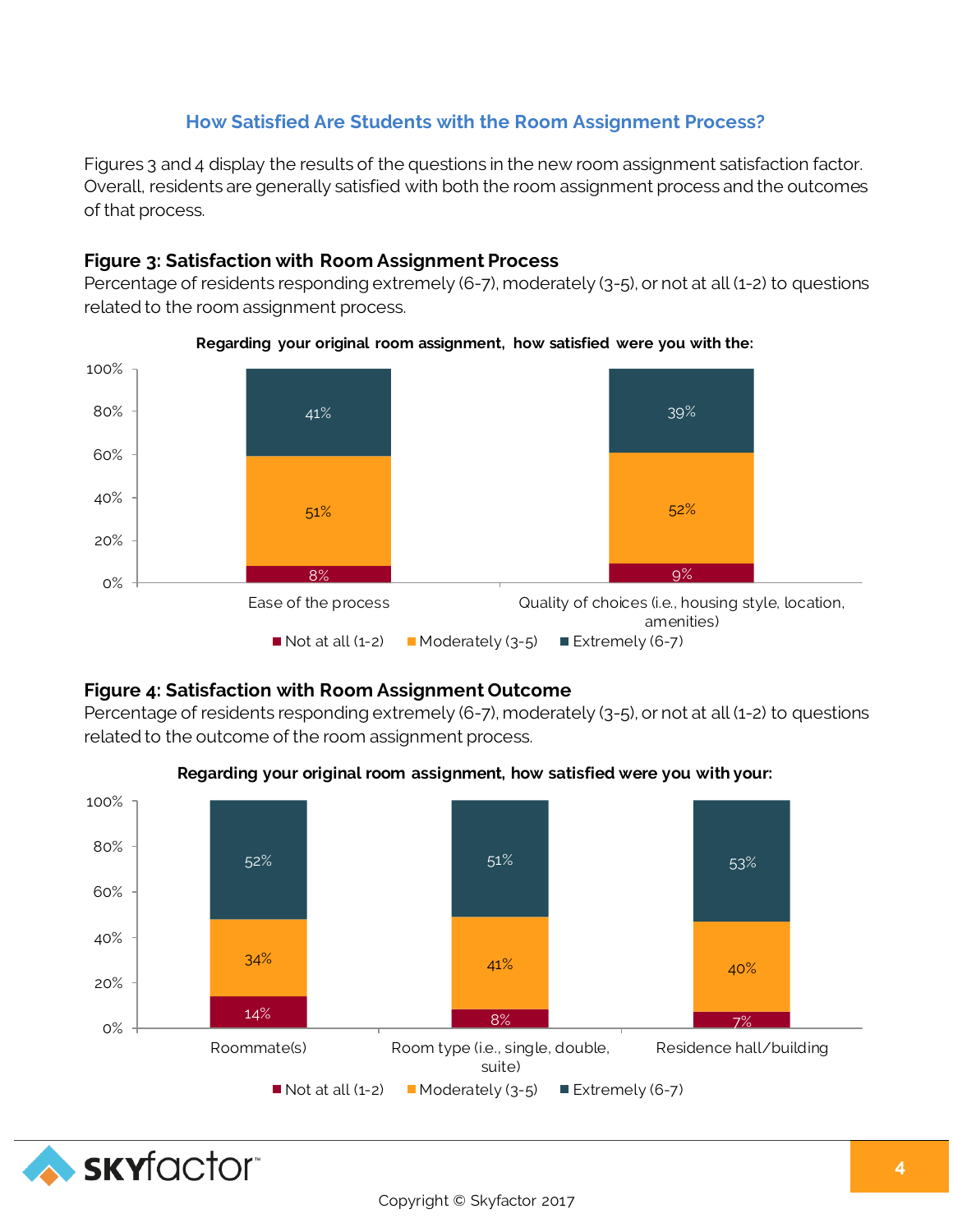Figure 5 displays the breakdown of the scores on the new room assignment factor. Approximately one-third of residents reported high room assignment satisfaction, approximately 60% reported moderate satisfaction, and 6% reported low satisfaction.

#### **Figure 5: Room Assignment Factor**

Distribution of scores on new room assignment satisfaction factor.



## **How Does Room Assignment Satisfaction Relate to the Broader Housing Experience?**

Overall, satisfaction with the room assignment process has a positive relationship with various aspects of learning and satisfaction related to the broader on-campus housing experience. The section explores the survey factors that had the strongest correlations to the new room assignment scale.

## **Hall Environment Satisfaction**

Figure 6 displays the percentage of students who responded six or seven (extremely) to questions related to satisfaction with hall environment. Residents who were highly satisfied with the room assignment process were more likely to be highly satisfied with their residence hall environment. For example:

 Approximately four out of ten residents with high room assignment satisfaction were also highly satisfied with their ability to study in their room, sleep in their room, their degree of privacy, and the noise level of their floor/community.

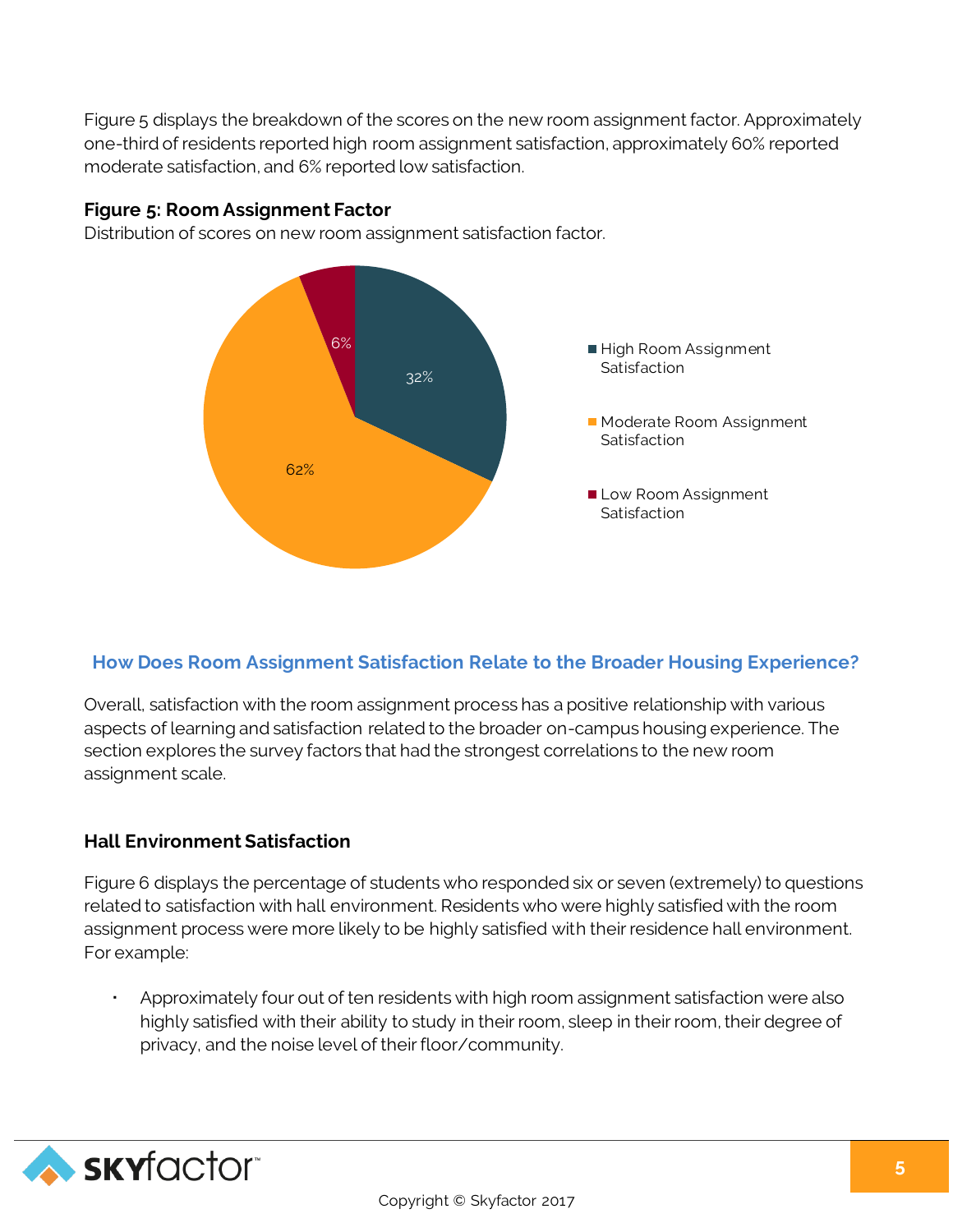In contrast, 10% of residents who reported low satisfaction with room assignment indicated they were highly satisfied with their ability to sleep in the room and less than 10% were highly satisfied with their ability to sleep in their room and their degree of privacy.

#### **Figure 6: Room Assignment and Hall Environment Satisfaction**

Percentage of residents responding 6 or 7 (extremely) on hall environment satisfaction questions by satisfaction with room assignment process.



## **Roommate Satisfaction**

Figure 7 displays the percentage of students who responded six or seven (extremely) to questions related to satisfaction with the roommates. Residents who were highly satisfied with the room assignment process were more likely to be highly satisfied with their roommates. For example:

- Approximately four out of ten residents with high room assignment satisfaction were also highly satisfied with the degree to which their roommate(s) respected their study time, sleep time, privacy, and property.
- In contrast, less than 10% of residents who reported low satisfaction with room assignment indicated they were highly satisfied with the degree to which their roommate(s) respected their study time, sleep time, privacy, and property.

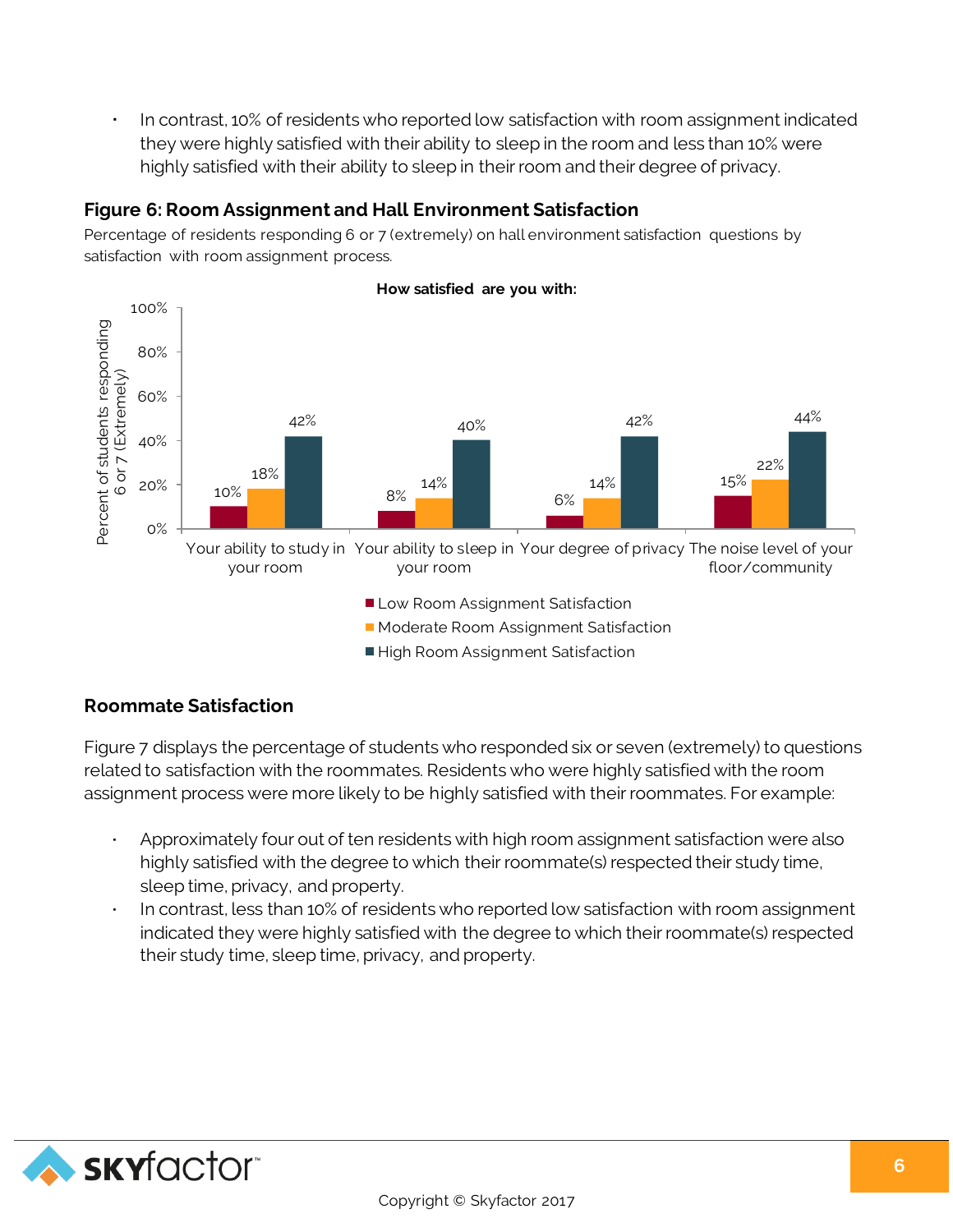## **Figure 7: Room Assignment and Roommate Satisfaction**

Percentage of residents responding 6 or 7 (extremely) on roommate satisfaction questions by satisfaction with room assignment process.



**To what degree do your roommate(s) respect your:** 

## **Personal Interactions Learning**

Figure 8 displays the percentage of students who responded six or seven (extremely) to questions related to personal interactions learning. Residents who were highly satisfied with the room assignment process were more likely to report learning related to personal interactions. For example:

- Nearly half of residents who reported high room assignment satisfaction reported that their housing experience improved their ability to improve interpersonal relationships and resolve conflicts. Just one out of ten residents with low room assignment satisfaction reported their housing experience enhanced those same learning outcomes.
- More than four out of ten residents who reported high satisfaction with room assignment reported their housing experience enhanced their ability to live cooperatively and meet other people.

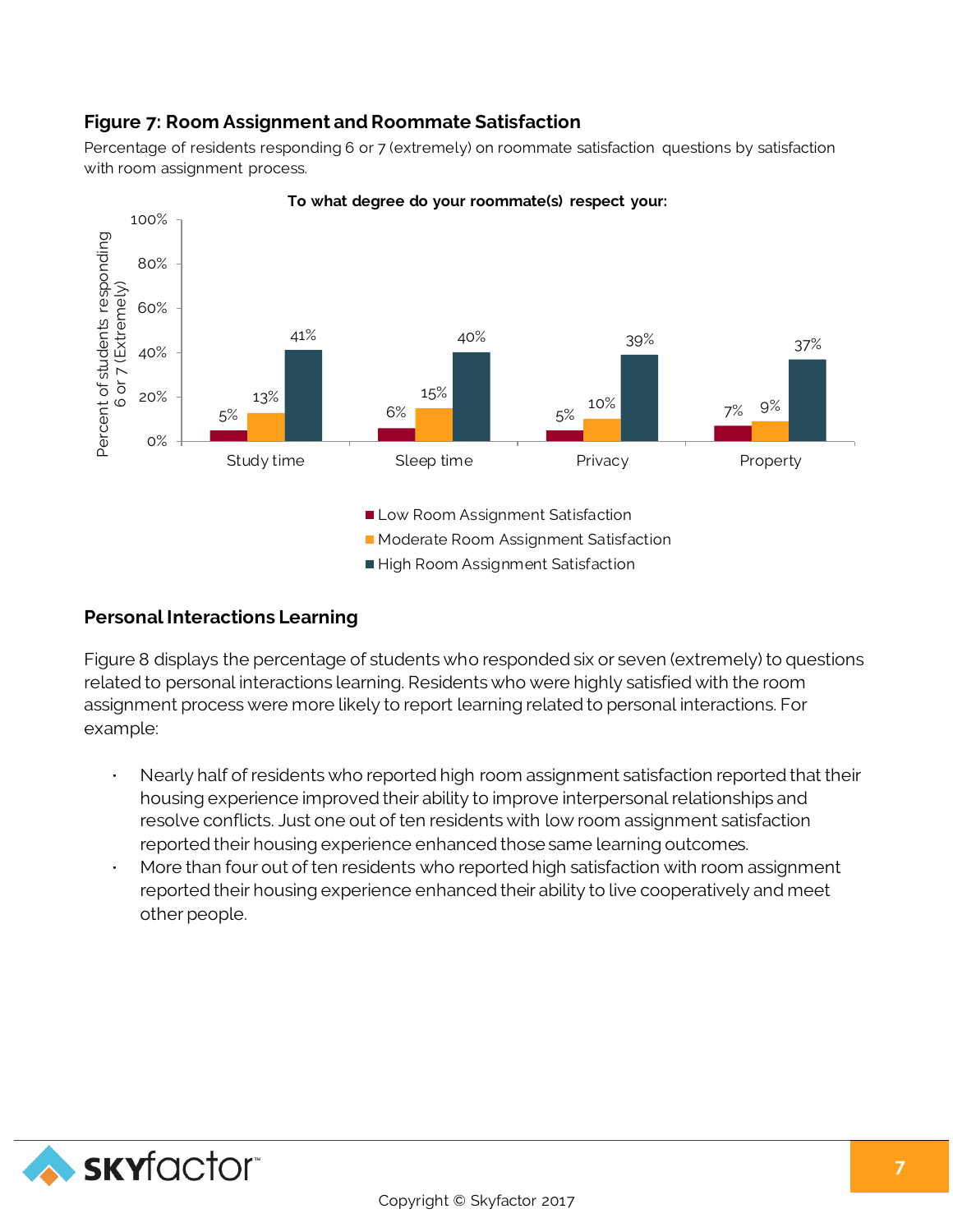## **Figure 8: Room Assignment and Personal Interactions**

Percentage of residents responding 6 or 7 (extremely) on personal interactions learning questions by satisfaction with room assignment process.



#### **To what extent has living in on-campus housing enhanced your ability to:**

#### **Overall Satisfaction**

Figure 9 displays the percentage of students who responded six or seven (extremely) to questions related to overall satisfaction with their on-campus housing experience. Residents who were highly satisfied with the room assignment process were more likely to be highly satisfied with their overall housing experience. For example:

- Half of residents who were highly satisfied with room assignment reported high levels of satisfaction with their overall housing experience, compared to 11% of those who were moderately satisfied with room assignment and just 3% of those who reported low satisfaction with room assignment.
- Approximately 45% of residents with high room assignment satisfaction would recommend living in on-campus housing and said living on-campus positively impacted their decision to return to the institution next year.

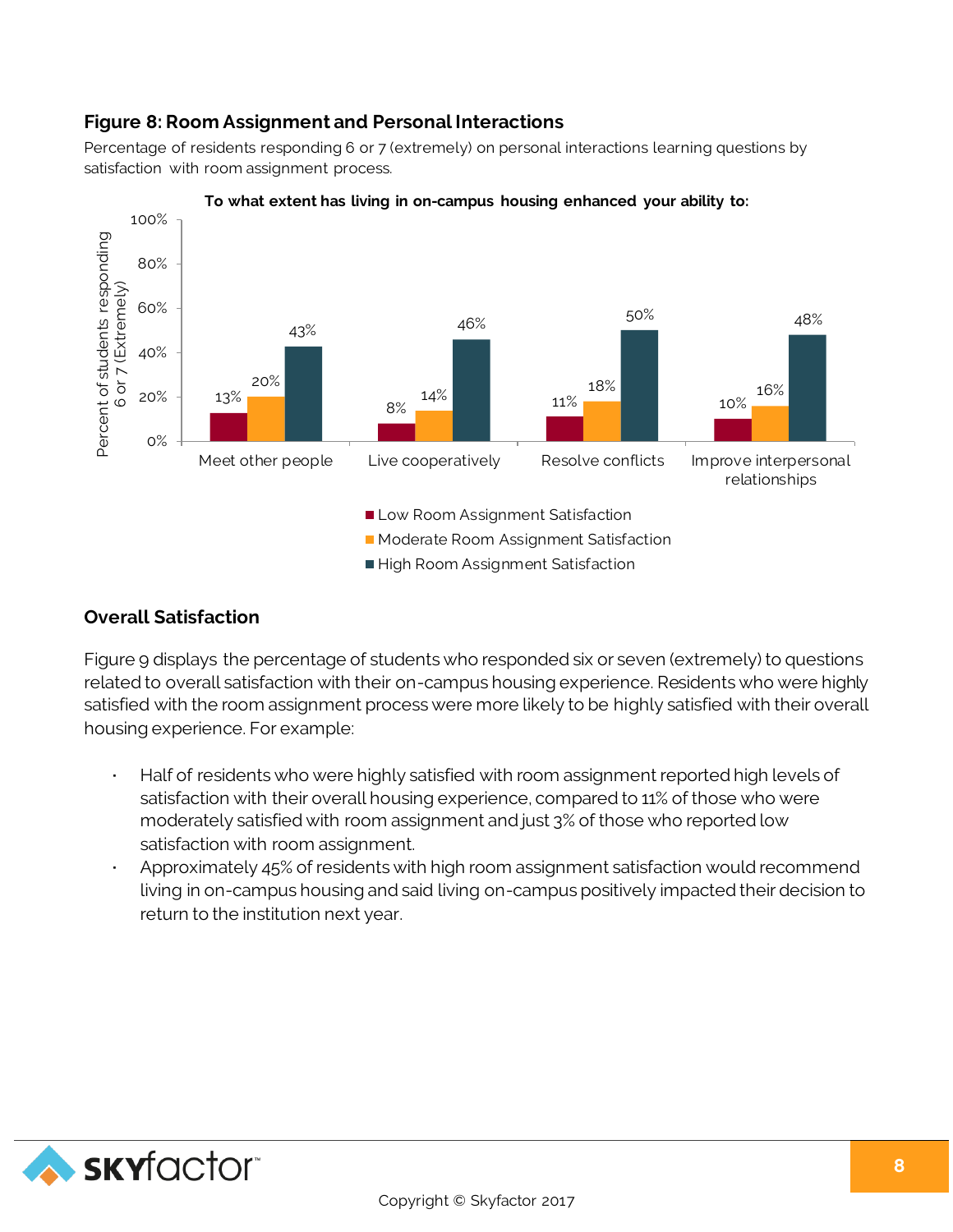## **Figure 9: Room Assignment and Overall Satisfaction**

Percentage of residents responding 6 or 7 (extremely) on overall satisfaction questions by satisfaction with room assignment process.



**Overall, to what degree:**

## **Conclusion**

Overall, students are generally satisfied with the room assignment processes and outcomes. There appears to be a relationship with the type of selection and room assignment satisfaction in that students who select their own room are more likely to be satisfied with the outcome, including their roommate(s), residence hall, and room type. Furthermore, satisfaction with room assignment is positively related to other aspects of the on-campus housing experience, including satisfaction with roommates and hall environment; learning related to personal interactions; and overall satisfaction with the on-campus housing experience.

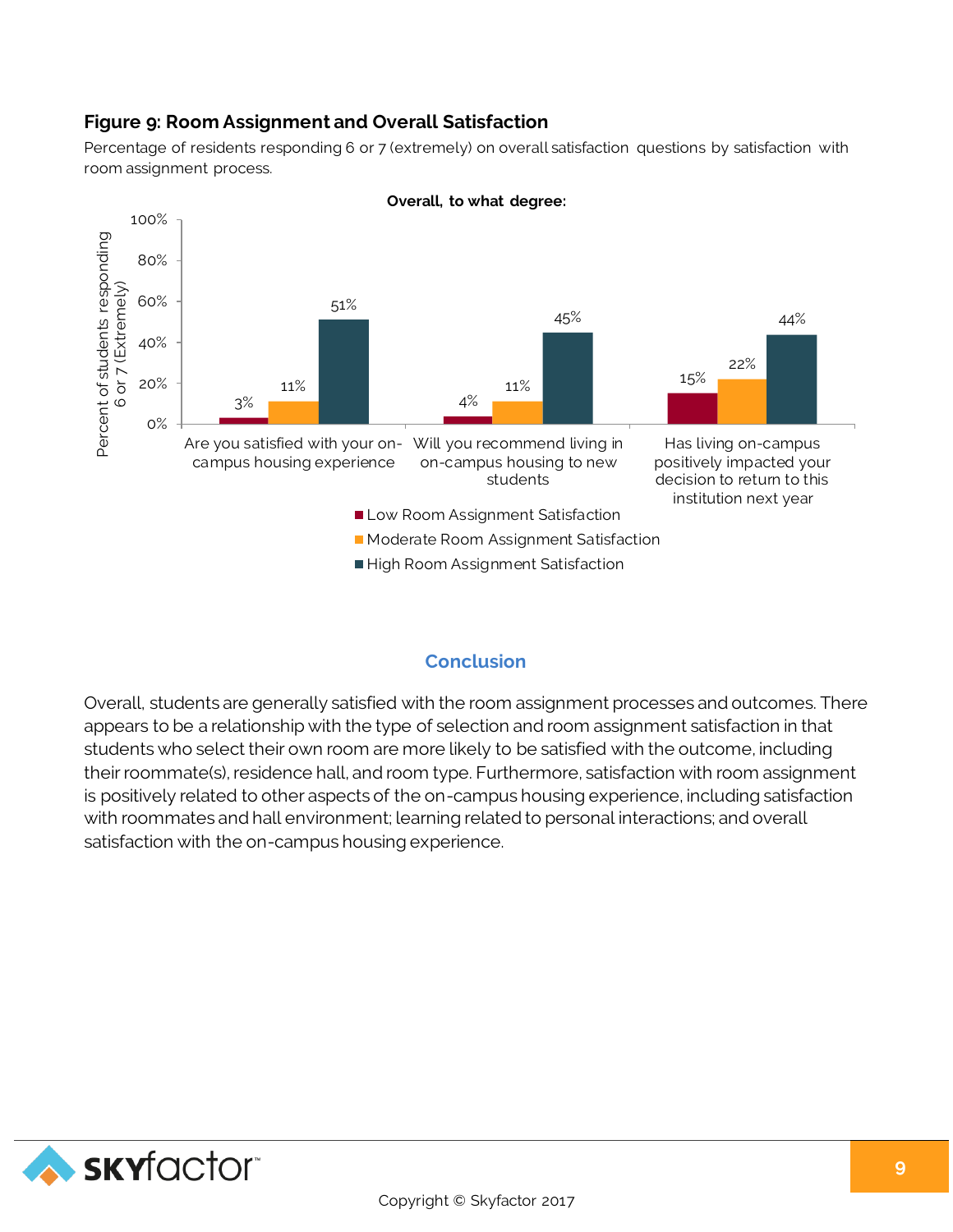## **About the Data**

The data used in this research note is from the 2016-2017 ACUHO-I/Benchworks Resident Assessment. The survey was jointly designed by ACUHO-I and the survey development team at Skyfactor. This survey enables institutions to evaluate the experiences of on-campus residents, focusing on satisfaction with the housing experience, facilities, staff, dining and roommates; as well as learning related to community interactions, programs, diverse interactions, sustainability, and healthy habits.

This note focused on institutions participating in a pilot project which tested new questions related to both room assignment and room change process. For this note we analyzed pilot data from 25,965 on-campus residents from 15 four-year institutions in the United States.

## **About Skyfactor**

Skyfactor (formerly EBI MAP-Works) and Ball State University partnered to create Mapworks. Mapworks capitalizes on Ball State's 20 years of experience with the original MAP (Making Achievement Possible) and Skyfactor's 14 years of experience with national benchmarking assessments.

Mapworks® is a research-based, comprehensive, student retention and success platform created through a partnership between Skyfactor and Ball State University. It capitalizes on Ball State's 20+ years of experience with the original Making Achievement Possible (MAP) program and Skyfactor's expertise in national benchmarking assessments. Mapworks leverages predictive analytics to identify at-risk students. It presents that information in a format that makes it easy for an institution's faculty and staff to focus on the needs of students early in the term and to have a positive impact on student success and retention.

Benchworks includes over 50 easy-to-use student affairs and academic affairs program assessments. These assessments are rooted in accreditation and professional standards and are designed to support a culture of continuous program improvement. Assessment reports include longitudinal data, the ability to benchmark against peer institutions, and interactive dashboards that enable rapid identification of critical issues.